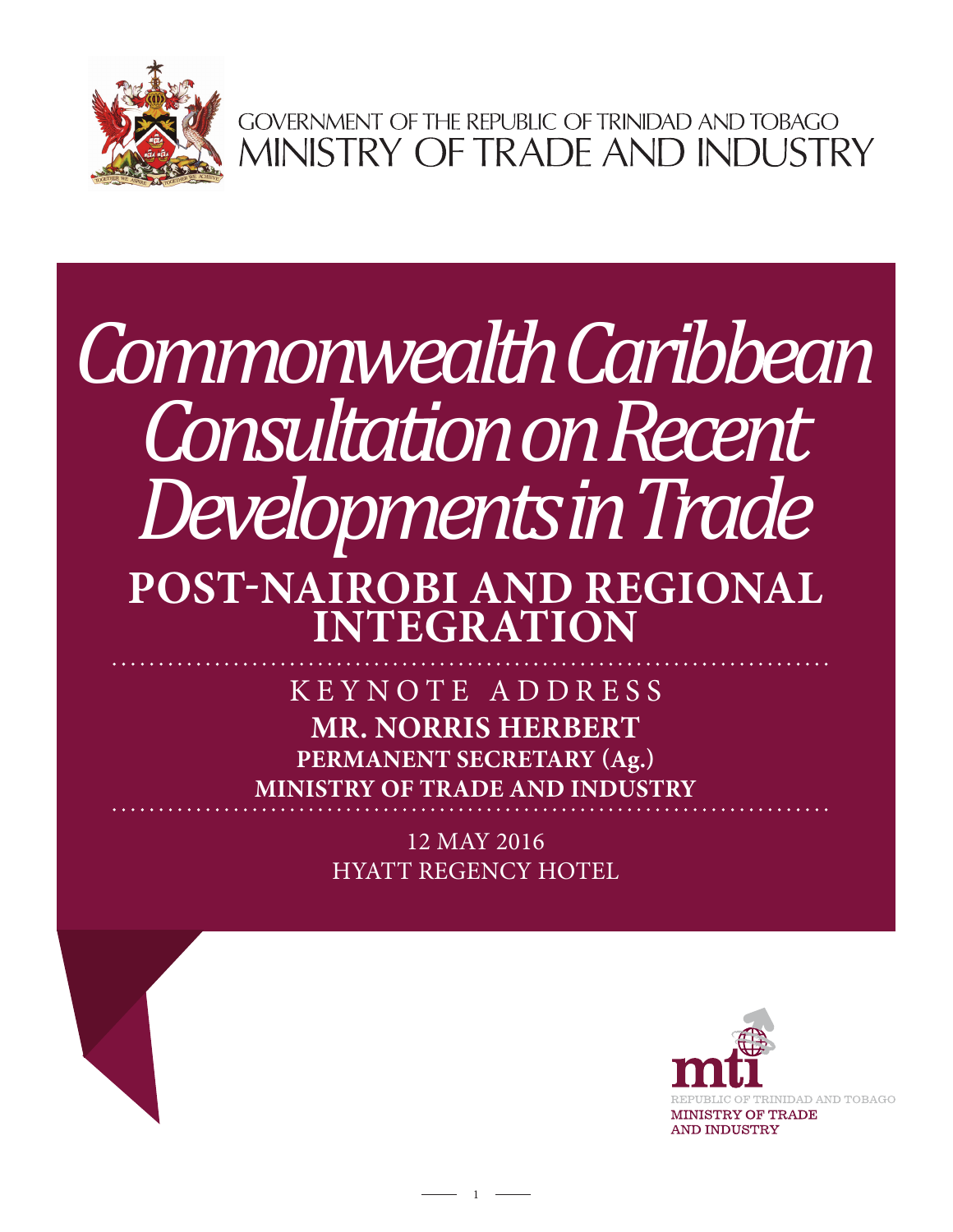Good Morning to you all.

Apologies for the absence of Minister Gopee-Scoon who had to travel.

Let me begin by welcoming all of you here to Port of Spain. And a special good morning to my neighbors and colleagues from CARICOM - thank you for coming to Trinidad and Tobago.

A warm Caribbean welcome to those visiting from London and other distant places. We do appreciate your presence here with us. For those not from the Region, here in Trinidad and Tobago, we like to refer to ourselves as the land of oil and music.

Like many other energy exporters, we have been plagued by depressed energy prices in the last few years. What is more, in March this year, the Central Bank reported that crude oil production declined by 13.9%, and Natural gas production by 7.2 per cent compared to one year earlier. The Bank projects that for 2016, domestic GDP will contract by about 2%.

Our challenges are not unique. We all face some level of difficulty in today's trying times. In January, the IMF forecasted a 3.4 % growth rate for the global economy. This is a revision down from their initial 3.6% projection in the October 2015 Report.

For Venezuela the outlook is particularly grim. The Washington Post earlier this year described the Bolivarian Republic as "heading toward complete disaster". Reports of food shortages and looting have also been made. Our thoughts and prayers are with people of Venezuela at this time.

The problems that we face today are not new to us. The issues that plague us are not novel. For the most part, our CARICOM economies are dependent on few export commodities or sectors; the prices are in large part determined elsewhere; and to which we export to a small group of developed markets. Hence the need to diversify both exports and markets. For Jamaica, it was bauxite; Barbados and the OECS, Services; Guyana Rice and Sugar; and here in Trinidad and Tobago, it is oil and natural Gas.

Our situation is similar to many other developing countries. In 1995 many of our countries, with hopes of changing our economic realities, signed onto the WTO. We believed and still do, in the ability of a multilateral process to help developing countries successfully integrate and participate in the international community. Trinidad and Tobago, like many other members, was therefore quite encouraged by the launch of Doha in 2001 which had at its center the needs and interests of developing countries. Almost fifteen (15) years later, with ten (10) Ministerial Conferences and numerous Declarations behind us, the promise of Doha is yet to be realized.

It has not been all bad however.

Of the twenty (20) or so areas covered in the Doha work programme, some progress has been made in the Small Economies work programme and Technical Cooperation. Least Developed Countries (LDCs) have had progress in areas of interest to them. The Aid for Trade initiative continues to hold good premise for development.

 $\overline{\phantom{a}}$  2  $\overline{\phantom{a}}$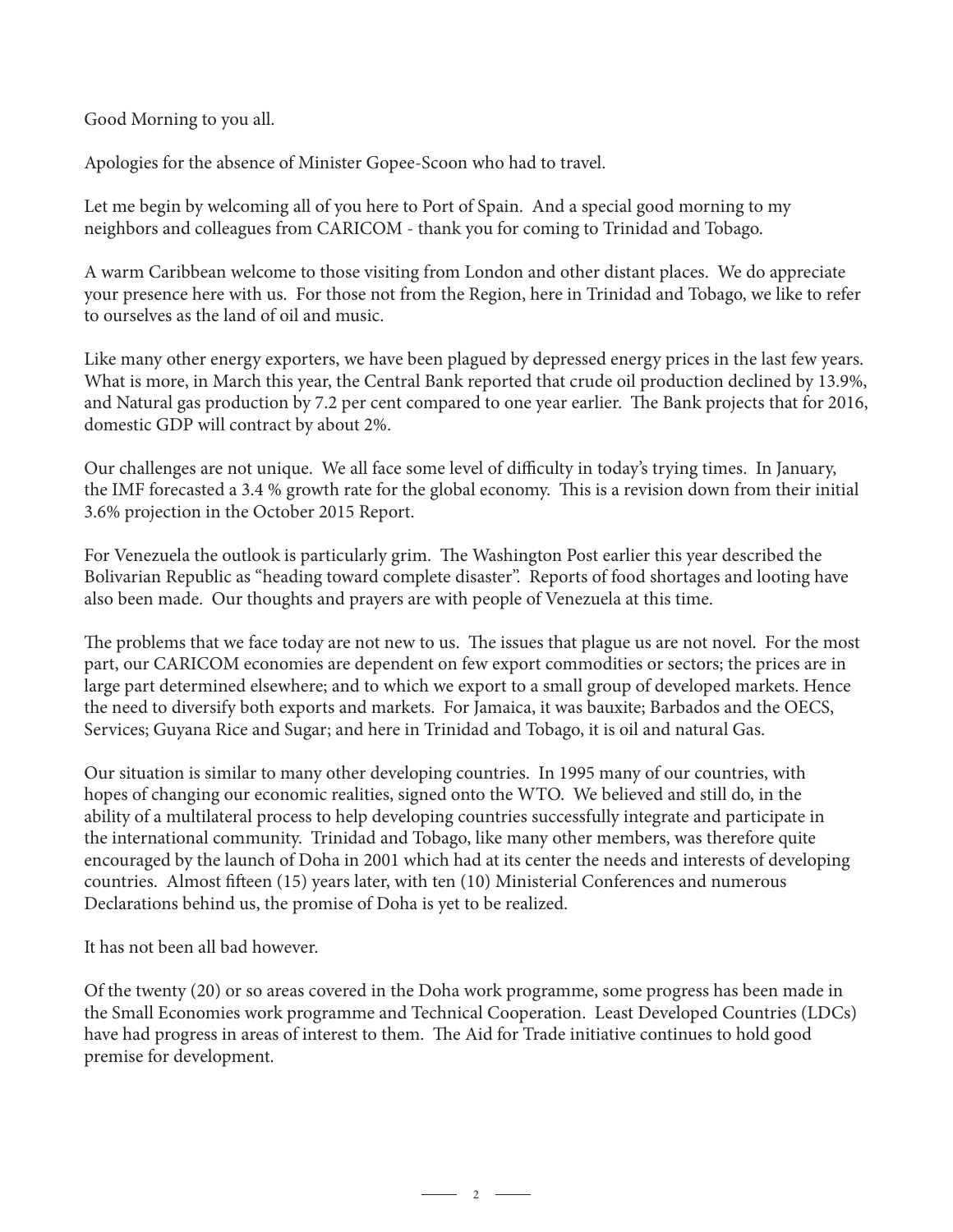More recently, the 2013 Bali Ministerial Meeting delivered on a package of issues, chief among them was the Trade Facilitation Agreement (TFA). This Agreement broke new ground regarding special and differential treatment. For the first time at the WTO, implementation of an obligation was tied to a country's ability to implement and receipt of technical assistance. This is not an insignificant accomplishment and I want to acknowledge the efforts of our Geneva based CARICOM officials for the critical role they played in achieving this outcome.

Six months ago in December of 2015 in Nairobi, we were also able to secure, what some has described as an "historic agreement" on Agriculture Export Competition. Members took the decision to eliminate the use of agriculture export subsidies and the imposition of disciplines on other trade distorting export support measures. This has been pursued by developing countries for many years. We are certainly encouraged by this outcome.

But while encouraging, Nairobi has had little bearing on the trade interests of Trinidad and Tobago's and CARICOM in general. The NAMA and Services market access negotiations of particular interest to us for instance are still to be completed. It was therefore disappointing to hear of calls for the closure of Doha last year when there was so much still to do. While disappointing, it was not unexpected. The world is much different from 2001. The products we trade and the manner in which we trade is different. It comes as no surprise to us that new issues such as electronic commerce, trade and the environment, as well as new approaches are being demanded by those that have been at the forefront of that change. Their response has been the Trade in Services Agreement (TiSA), the Information Technology Agreement (ITA) and the Trans-Atlantic Trade and Investment Partnership (T-TIP) Agreement, among others.

For most of us in the Region however, the situation remains largely unchanged from 2001. Regrettably the multilateral system, for far too long, has not worked for far too many of us. CARICOM and Developing countries must respond. But how? What is for certain is that our response must be bold. We owe it to our citizens.

We are mindful that despite its limitations, the WTO remains the Region's best chance to leverage its numbers to secure meaningful results. We must therefore seek to make the system work for us.

Trinidad and Tobago therefore supports the issues identified by CARICOM for inclusion in the post Nairobi work programme. These issues were discussed in October last year and subsequently endorsed by COTED in November. They include a desire to conclude negotiations in accordance with the Doha mandate and to include with SVE issues in all future negations.

Notwithstanding our support of those proposals, we recognize the need for bold action to achieve transformational change.

For Trinidad and Tobago there are two issues for which we would want to highlight.

The first relates to what we consider a major challenges in the context of progress at the WTO, namely the rise of the BRICS, particularly the Chinese economy and their standoff with the US. That relationship has adversely impacted developing countries and will continue to adversely impact us in the near future. Trinidad and Tobago therefore considers the proposal for the establishment of an independent category of "Small and Vulnerable Economies" as useful to overcome this issue. We would like to see this be made a priority issue for the post Nairobi work programme.

 $\overline{\phantom{1}}$  3  $\overline{\phantom{1}}$